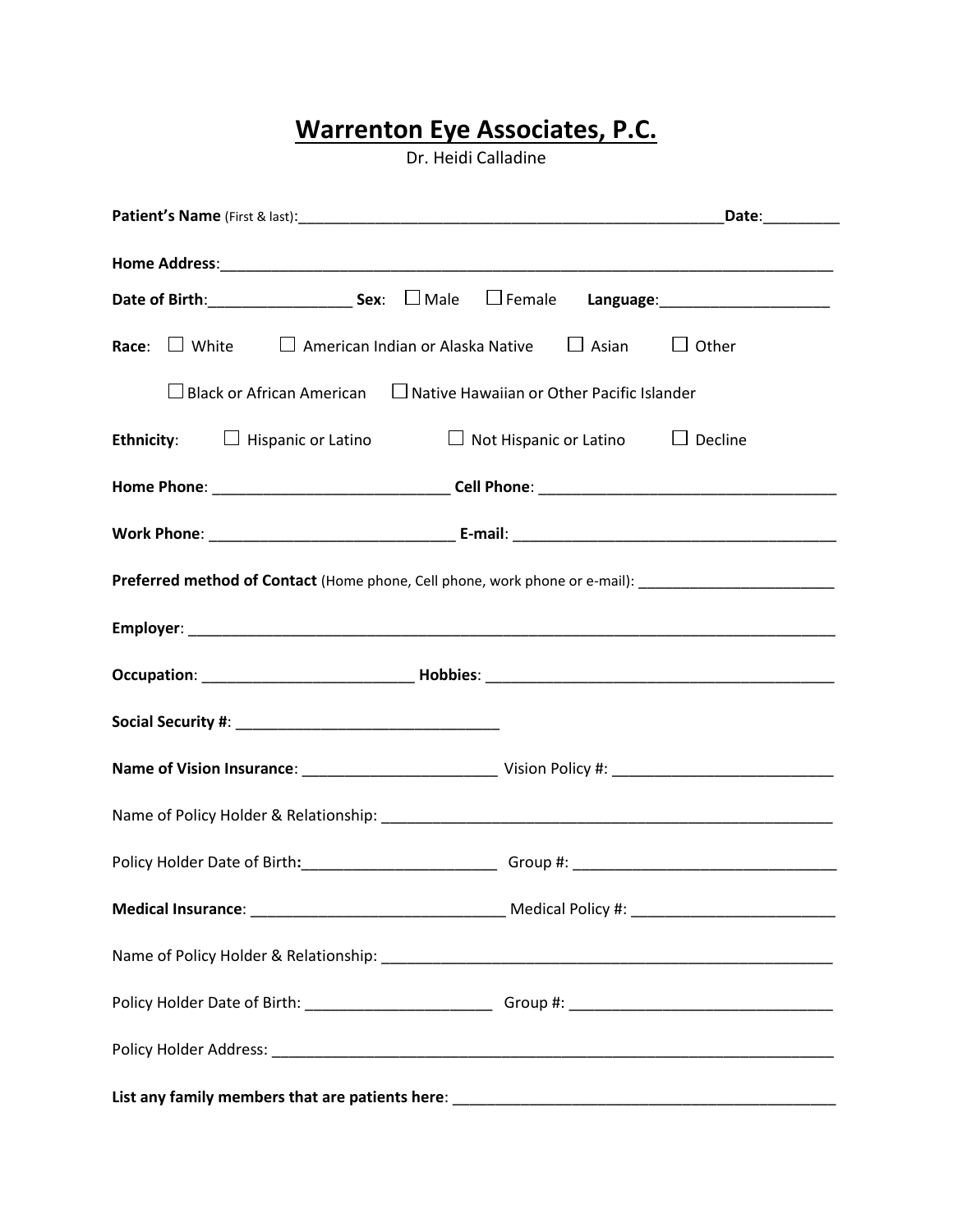|                                                                                                                                                                                                                                                                                                                                                                                                                                  | Do you wear Glasses: ___________Do you wear Contacts: ___________Brand: ____________________________                                                                                                                                                                                                                                                                                                                                                                                                                                                        |  |  |
|----------------------------------------------------------------------------------------------------------------------------------------------------------------------------------------------------------------------------------------------------------------------------------------------------------------------------------------------------------------------------------------------------------------------------------|-------------------------------------------------------------------------------------------------------------------------------------------------------------------------------------------------------------------------------------------------------------------------------------------------------------------------------------------------------------------------------------------------------------------------------------------------------------------------------------------------------------------------------------------------------------|--|--|
| <b>GENERAL HEALTH HISTORY:</b><br>(Do you currently have any of the following)                                                                                                                                                                                                                                                                                                                                                   |                                                                                                                                                                                                                                                                                                                                                                                                                                                                                                                                                             |  |  |
| Yes No<br>$\Box$ $\Box$ Kidney Disease<br>$\Box$ $\Box$ Cardiovascular (High Blood Pressure, Heart)                                                                                                                                                                                                                                                                                                                              | Yes No<br>Yes No<br>$\Box$ Respiratory (Asthma) $\Box$ $\Box$ Allergic/Immunologic<br>$\Box$ Skin (Eczema/Rash)<br>$\Box$ Endocrine (Diabetes, Thyroid) $\Box$ Muscles/Bones/Joints<br>$\Box$ Neurological<br>$\Box$ $\Box$ Blood/Lymph (Cholesterol) $\Box$ $\Box$ Gastrointestinal<br>$\Box$ $\Box$ Fever<br>$\Box$ $\Box$ Ears/Nose/Throat $\Box$ $\Box$ Weight Loss                                                                                                                                                                                     |  |  |
|                                                                                                                                                                                                                                                                                                                                                                                                                                  |                                                                                                                                                                                                                                                                                                                                                                                                                                                                                                                                                             |  |  |
|                                                                                                                                                                                                                                                                                                                                                                                                                                  |                                                                                                                                                                                                                                                                                                                                                                                                                                                                                                                                                             |  |  |
|                                                                                                                                                                                                                                                                                                                                                                                                                                  |                                                                                                                                                                                                                                                                                                                                                                                                                                                                                                                                                             |  |  |
|                                                                                                                                                                                                                                                                                                                                                                                                                                  |                                                                                                                                                                                                                                                                                                                                                                                                                                                                                                                                                             |  |  |
|                                                                                                                                                                                                                                                                                                                                                                                                                                  |                                                                                                                                                                                                                                                                                                                                                                                                                                                                                                                                                             |  |  |
|                                                                                                                                                                                                                                                                                                                                                                                                                                  |                                                                                                                                                                                                                                                                                                                                                                                                                                                                                                                                                             |  |  |
| Are you pregnant or nursing: Y / N                                                                                                                                                                                                                                                                                                                                                                                               |                                                                                                                                                                                                                                                                                                                                                                                                                                                                                                                                                             |  |  |
| <b>FAMILY HISTORY:</b>                                                                                                                                                                                                                                                                                                                                                                                                           |                                                                                                                                                                                                                                                                                                                                                                                                                                                                                                                                                             |  |  |
| $\Box$ Amblyopia (Lazy Eye) Relation: _____________________<br>□ Color Deficiency Relation: _______________<br><b>Blindness</b><br>Cataract<br>Glaucoma<br><b>High Blood Pressure</b><br>Other<br>(please list) and the contract of the contract of the contract of the contract of the contract of the contract of the contract of the contract of the contract of the contract of the contract of the contract of the contract | □ Kidney Disease Relation: ________________<br>□ Heart Disease Relation: _________________<br>□ Macular Degeneration Relation: _________________ □ Stroke     Relation: _________________________<br>$\Box$ Retinal Detachment Relation: _______________ U_Lupus Relation: ____________<br>Diabetes<br>Relation: __________________<br>Relation: ___________________<br>Arthritis<br>Relation: __________________<br>$\mathbf{I}$<br>Cancer<br>Relation: __________________<br>$\Box$ Thyroid<br>Relation: ________________<br>Relation: __________________ |  |  |
| <b>SOCIAL HISTORY:</b><br>Do you drink alcohol?<br>Do you smoke?<br>Have you ever smoked? Y / N                                                                                                                                                                                                                                                                                                                                  | $\Box$ No $\Box$ Occasional $\Box$ One per day $\Box$ 2-3/day<br>$\Box$ 4+/day<br>$\Box$ No $\Box$ Occasional $\Box$ ½ pack/day $\Box$ 1 pack/day $\Box$ 1+ pack/day                                                                                                                                                                                                                                                                                                                                                                                        |  |  |